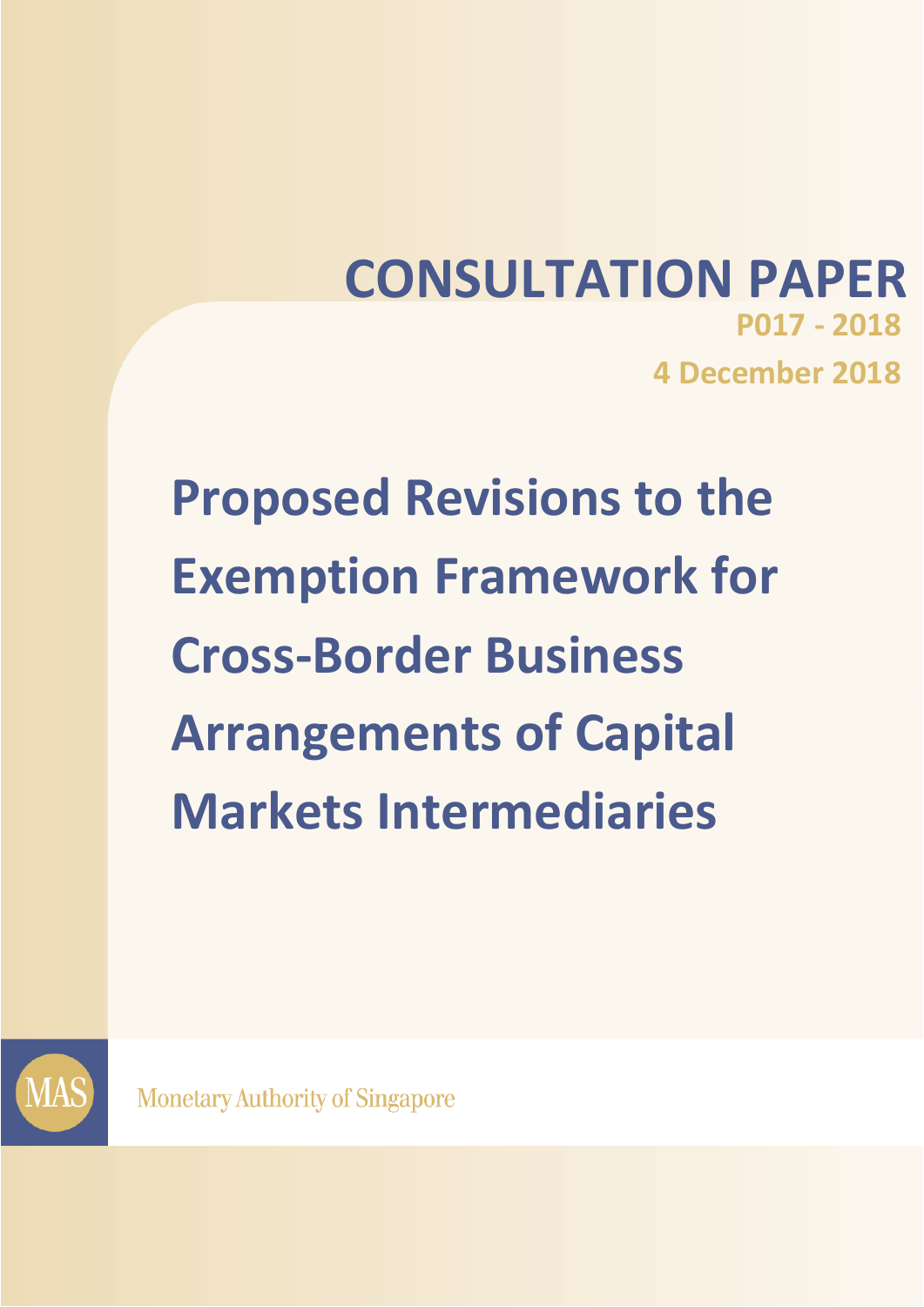# **Contents**

| $\mathbf{1}$   |  |
|----------------|--|
| 2              |  |
| $\overline{3}$ |  |
| 4              |  |
| -5             |  |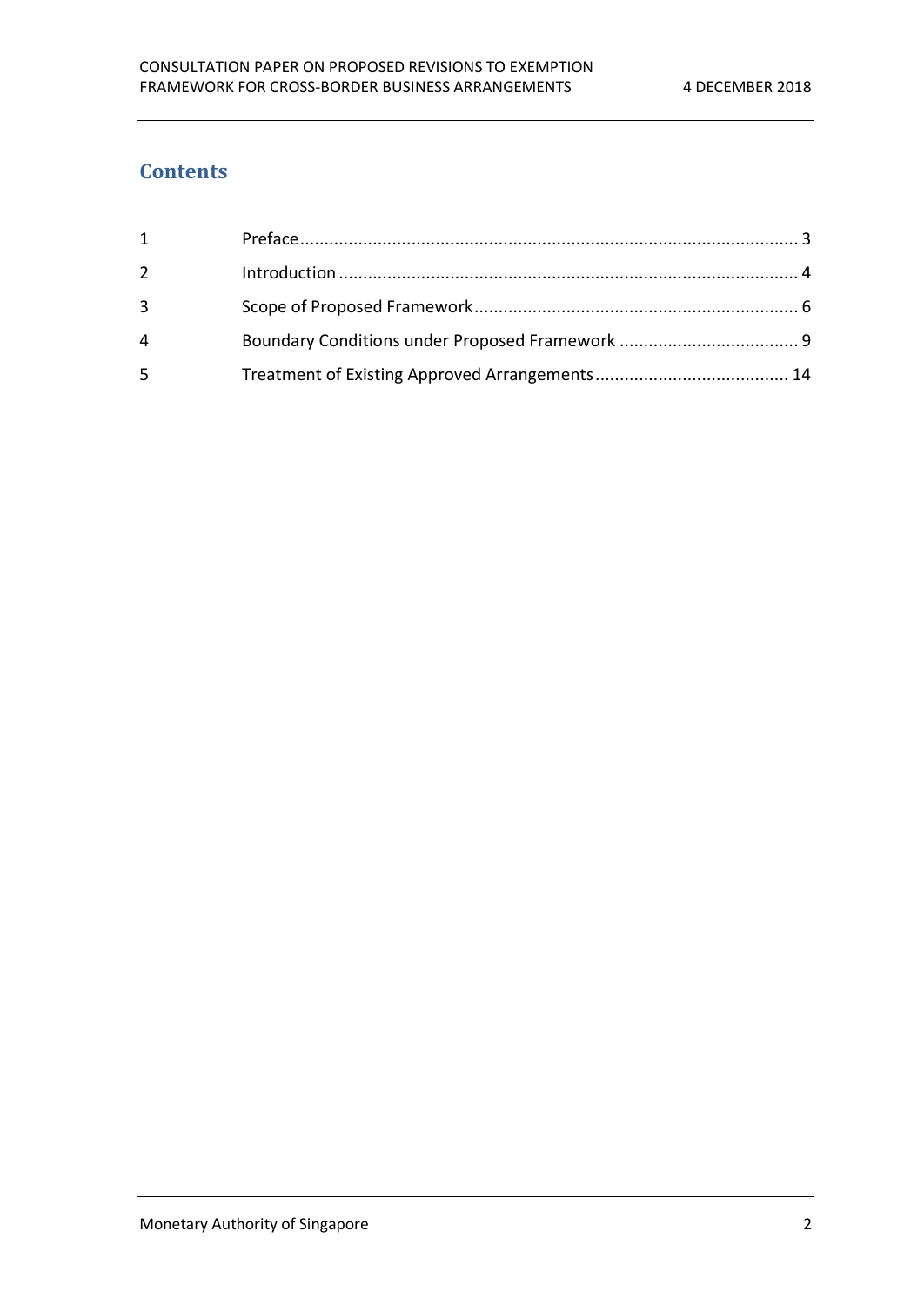#### <span id="page-2-0"></span>**1 Preface**

1.1 The Monetary Authority of Singapore ("MAS") is proposing changes to the exemption framework for business arrangements between financial institutions in Singapore and their foreign related corporations (the "FRC Framework"). Implemented in 2002, the FRC Framework facilitates arrangements to allow FRCs to provide cross-border financial services to customers in Singapore, without subjecting these FRCs to licensing requirements.

1.2 Currently, financial institutions that wish to enter into such arrangements apply to MAS for approval on a case-by-case basis. Having accumulated experience from reviewing these applications and monitoring the risks arising from these arrangements since 2002, MAS proposes to streamline the FRC Framework by moving from the current ex-ante approval approach to an ex-post notification approach.

1.3 MAS invites comments from all financial institutions and interested parties on the proposed changes.

**Please note that all submissions received will be published and attributed to the respective respondents unless they expressly request MAS not to do so. As such, if respondents would like (i) their whole submission or part of it, or (ii) their identity, or both, to be kept confidential, please expressly state so in the submission to MAS. In addition, MAS reserves the right not to publish any submission received where MAS considers it not in the public interest to do so, such as where the submission appears to be libellous or offensive.**

1.4 Please submit written comments by 31 Jan 2019 to –

Capital Markets Intermediaries Department II Monetary Authority of Singapore 10 Shenton Way, MAS Building Singapore 079117 Fax: (65) 6220 3973 Email: [FRC\\_Framework\\_Consultation@mas.gov.sg](mailto:FRC_Framework_Consultation@mas.gov.sg)

1.5 Electronic submission is encouraged. We would appreciate that you use this suggested format [\[link\]](http://www.mas.gov.sg/~/media/MAS/News%20and%20Publications/Consultation%20Papers/Template%20for%20Response%20to%20Consultation%20Paper%20on%20FRC%20Framework.docx) for your submission to ease our collation efforts.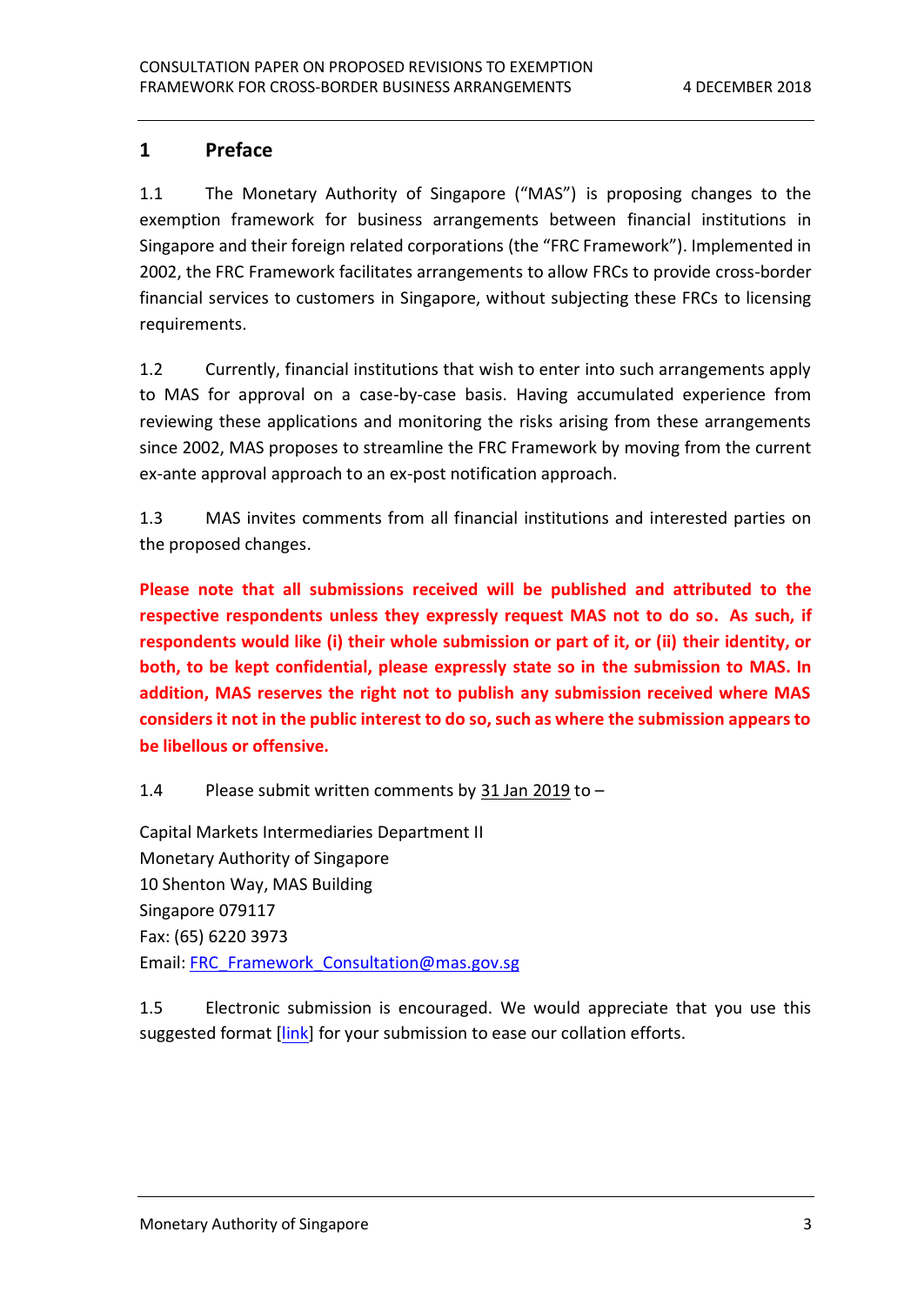#### <span id="page-3-0"></span>**2 Introduction**

2.1 Under the Securities and Futures Act (Cap. 289) ("SFA") and Financial Advisers Act (Cap. 110) ("FAA"), persons conducting regulated activities are required to be licensed<sup>1</sup>, unless they are able to qualify for class exemption or have obtained individual exemptions from licensing. Where a foreign person conducts any regulated activity partly in and partly outside Singapore, or where the conduct of the regulated activity takes place wholly outside Singapore but has a substantial and reasonably foreseeable effect in Singapore, that foreign person is subject to the requirement for licensing<sup>2</sup>.

2.2 This extra-territoriality provision is intended to confer jurisdiction over acts conducted outside of Singapore targeted at or made accessible to Singapore investors, placing regulatory requirements on persons performing such acts to safeguard consumers' interests.

2.3 At the same time, MAS acknowledges that financial institutions have valid commercial reasons to enter into arrangements with their FRCs to leverage on the latter's global network and expertise, and to provide better service to their customers. Through these arrangements, Singapore customers can access a wider range of financial products and services, some of which are only offered directly by the FRCs due to domestic legal requirements. To facilitate such arrangements, an exemption from licensing<sup>3</sup> is available for FRCs of regulated entities<sup>4</sup> in Singapore (the "Singapore Entity"), on application to MAS on a case-by-case basis<sup>5</sup>. The approval of these arrangements is subject to conditions which require regulated entities in Singapore to implement relevant policies and procedures to mitigate potential risks to customers in Singapore which may arise under cross-border business arrangements.

<sup>&</sup>lt;sup>1</sup> The requirement for licensing is stated in section 82(1) of the SFA, and section 6(1) of the FAA.

 $2$  Section 339 of the SFA and section 90 of the FAA give the respective Acts extra-territorial effect.

<sup>&</sup>lt;sup>3</sup> This exemption is provided under section 82(2) of the SFA read with paragraph 9 of the Third Schedule to the SFA, and paragraph 11 of the First Schedule to the FAA.

<sup>4</sup> 'Regulated entities' comprise persons licensed under section 82(1) of the SFA or section 6(1) of the FAA, and persons exempt from licensing under section 99(1)(a), (b), (c) or (d) of the SFA or section 23 (other than subsection (1)(ea) and (f)) of the FAA.

<sup>&</sup>lt;sup>5</sup> MAS' approach for assessing and approving these business arrangements is set out in the "Guidelines on Applications for Approval of Arrangements Under Paragraph 9 of the Third Schedule to the Securities and Futures Act" (SFA04-G03) and the "Guidelines on Applications for Approval of Arrangements Under Paragraph 11 of the First Schedule to the Financial Advisers Act" (FAA-G06).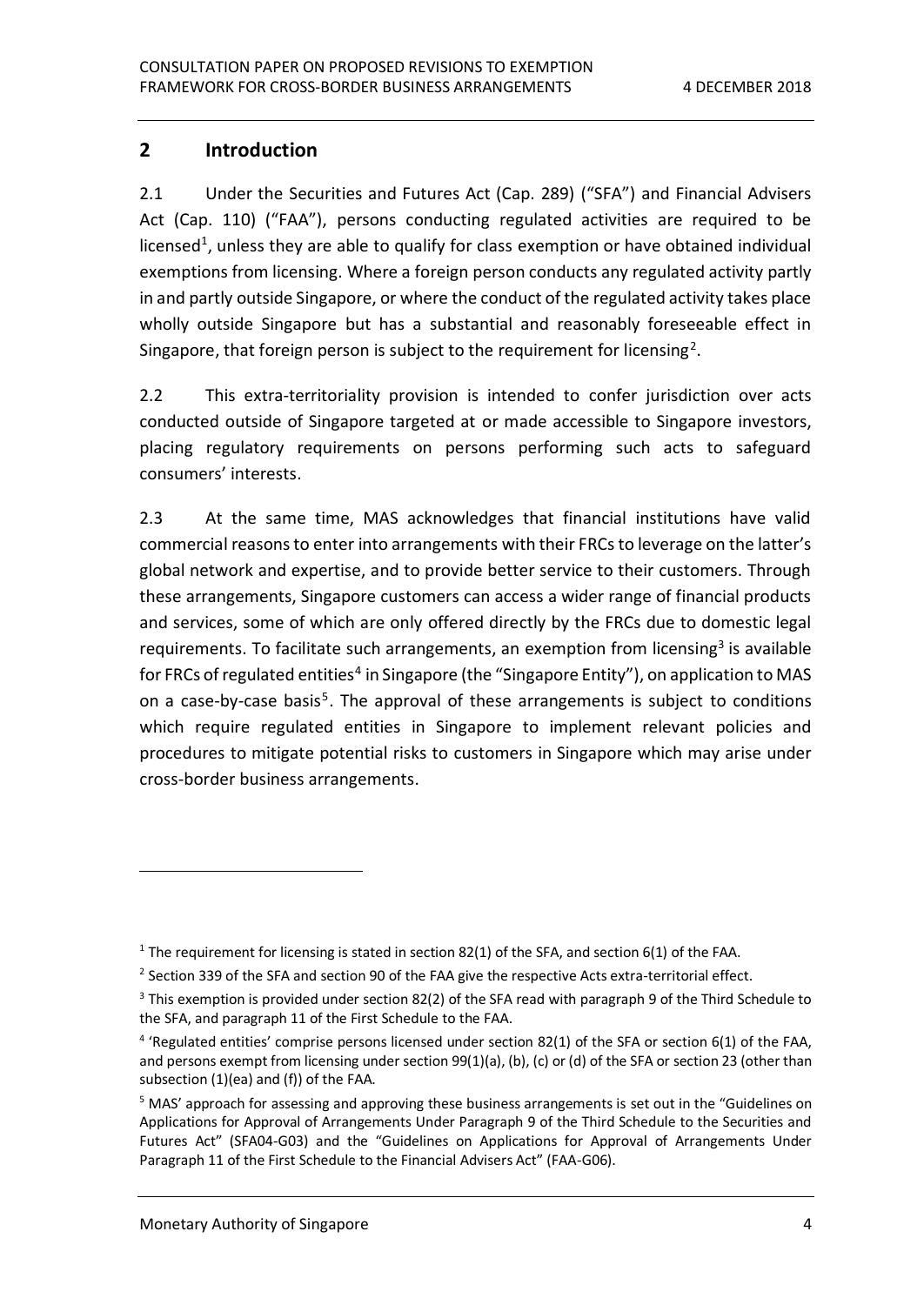2.4 MAS intends to streamline the FRC Framework, by replacing the case-by-case approval with ex-post notification to MAS of these arrangements. Under the proposed framework, regulated entities and their FRCs may commence the conduct of regulated activities under these business arrangements so long as they comply with a set of boundary conditions. These boundary conditions, which will be similar to the conditions that MAS currently imposes for cross-border business arrangements approved by MAS, will be set out in legislation.

2.5 To enable MAS to monitor and address the risks that may arise from such business arrangements under the proposed ex-post notification approach, MAS will require financial institutions to submit relevant attestation and information on a periodic basis. This will include (i) certification on compliance with the boundary conditions to ensure that appropriate safeguards have been established, and (ii) key metrics (to be prescribed) in respect of the arrangements for ongoing monitoring purposes.

2.6 The proposed changes to the FRC Framework are set out in the following sections.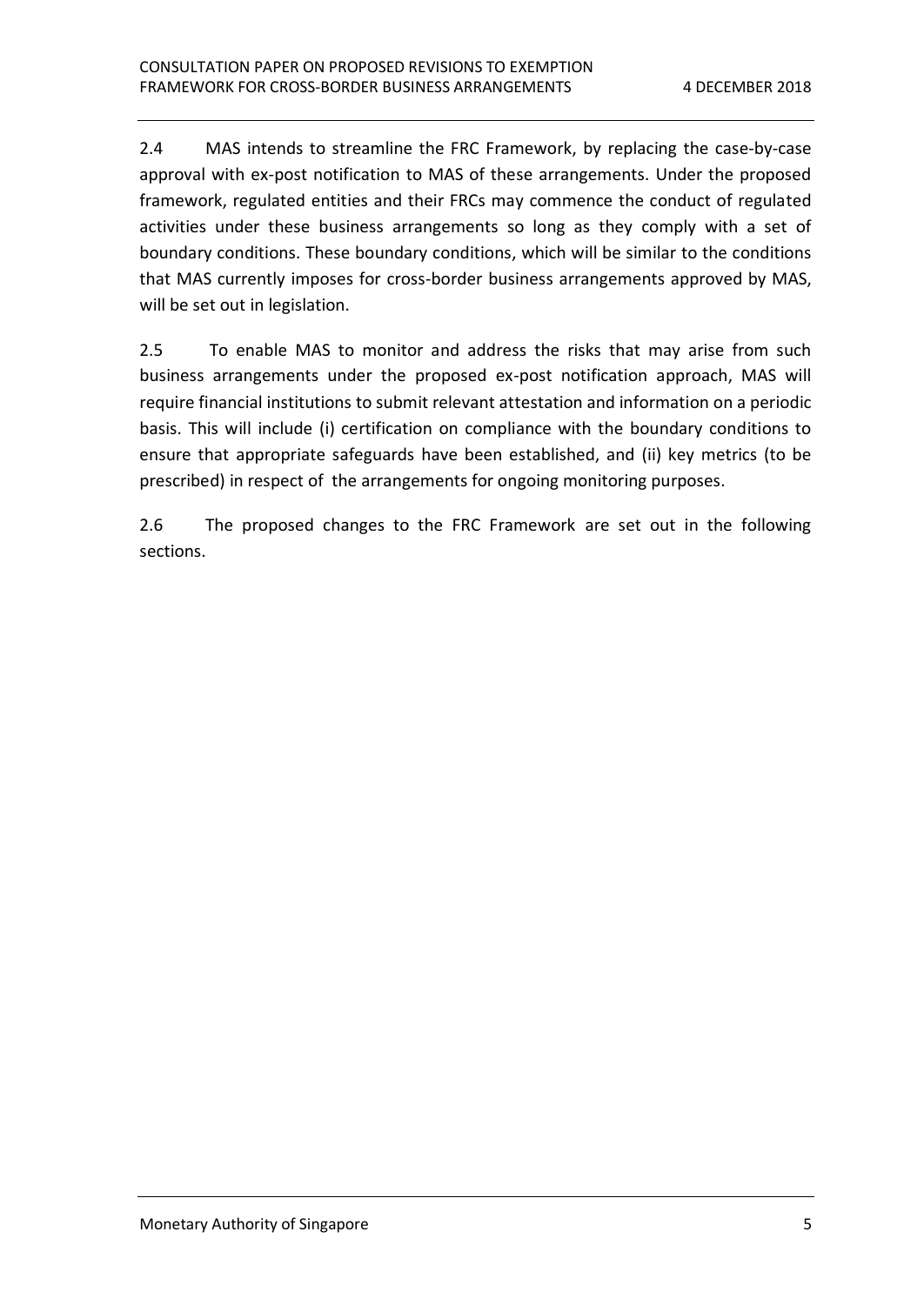#### <span id="page-5-0"></span>**3 Scope of Proposed Framework**

3.1 Currently, the following persons can apply for an exemption from licensing for their FRCs, subject to MAS' approval:

- (a) persons licensed under section 82(1) of the SFA ("licensed capital markets intermediaries");
- (b) persons licensed under section 6(1) of the FAA ("licensed financial advisers");
- (c) exempt persons under section 99(1)(a), (b), (c) or (d) of the SFA ("exempt capital markets intermediaries"); and
- (d) exempt persons under section 23 (other than subsections (1)(ea) and (f)) of the FAA ("exempt financial advisers").

Individuals conducting regulated activities on behalf of the FRCs, under the business arrangements between the FRCs and the types of entities stated above, are also exempt from licensing and business conduct requirements.

3.2 Under the proposed ex-post notification approach, regulated Singapore Entities will no longer be required to seek approval from MAS prior to commencing their business arrangements with their FRCs. Instead, they will only be required to notify MAS of the arrangement via a prescribed form within 14 days of commencement, and confirm to MAS on compliance with the boundary conditions (set out in section 4 of this consultation paper).

## Inclusion of Exempt Brokers

3.3 Following the amendments to the SFA on 8 October 2018 to regulate over-thecounter ("OTC") derivatives<sup>6</sup>, MAS exempts certain OTC derivatives brokers ("Exempt OTC

1

<sup>6</sup> The relevant circular is available at: http://www.mas.gov.sg/Regulations-and-Financial-Stability/Regulations-Guidance-and-Licensing/Securities-Futures-and-Funds-Management/Circulars/2018/MPI-01\_2018-Circular-on-Commencement-of-the-Securities-and-Futures-Amendment-Act-2017.aspx .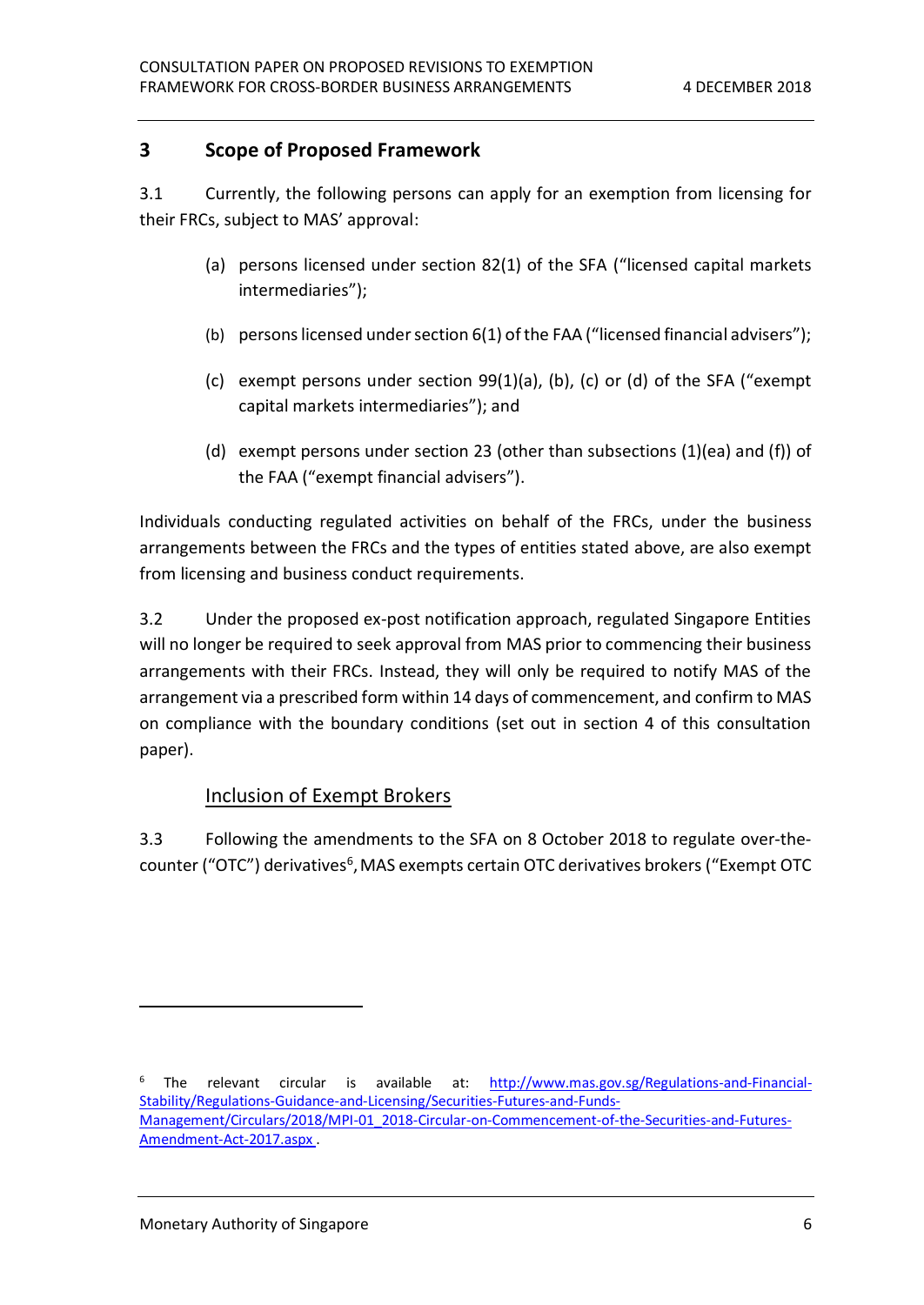Derivatives Brokers"<sup>7</sup>) and futures brokers ("Exempt Futures Brokers"<sup>8</sup>) from the need to be licensed (collectively, "Exempt Brokers").

3.4 Some of these Exempt Brokers held CMS licences prior to 8 October 2018, and have existing FRC arrangements that were approved by MAS. However, FRCs of these exempt brokers are currently not allowed to enter into new business arrangements with these exempt brokers, given that the exemption under paragraph 9 of the Third Schedule to the SFA is only available for FRCs of the types of entities listed in paragraph 3.1. As such, MAS proposes to extend the FRC Framework to Exempt Brokers, i.e. in addition to the entities stated in paragraph 3.1, Exempt Brokers will also be allowed to rely on the FRC Framework for their cross border business arrangements.

## Exclusion of Arrangements Involving Issuing or Promulgating Research Reports

3.5 While licensed and exempt financial advisers can seek approval for arrangements with their FRCs for the financial advisory service of issuing or promulgating research analyses or research reports concerning any investment product, foreign research houses have also been able to rely on an exemption from licensing under regulation 32C of the Financial Advisers Regulations<sup>9</sup> since 2008. Regulation 32C is broader in scope than the exemption under the FRC framework, as it does not require the foreign research house to be related to the financial adviser in Singapore. An FRC can therefore issue or promulgate research reports under an arrangement with its related Singapore entity without having to seek MAS' approval under the FRC framework, by relying on regulation 32C. As such, arrangements specific to the financial advisory service of issuing or promulgating research reports will be removed from the scope of the proposed FRC framework.

<sup>&</sup>lt;sup>7</sup> "Exempt OTC Derivatives Brokers" are persons exempted under paragraph 3A(1)(d) of the Second Schedule to the Securities and Futures (Licensing and Conduct of Business) Regulations.

<sup>&</sup>lt;sup>8</sup> "Exempt Futures Brokers" are persons exempted under paragraph 3(1)(d) of the Second Schedule to the Securities and Futures (Licensing and Conduct of Business) Regulations.

<sup>&</sup>lt;sup>9</sup> Under regulation 32C of the FAR, a foreign research house shall be exempt from licensing under the FAA, in respect of the issuing or promulgating of research analyses or research reports under an arrangement between the foreign research house and a financial adviser in Singapore, subject to certain conditions, such as (the foreign research house) being regulated in its home jurisdiction, and having appropriate disclaimers in the research materials.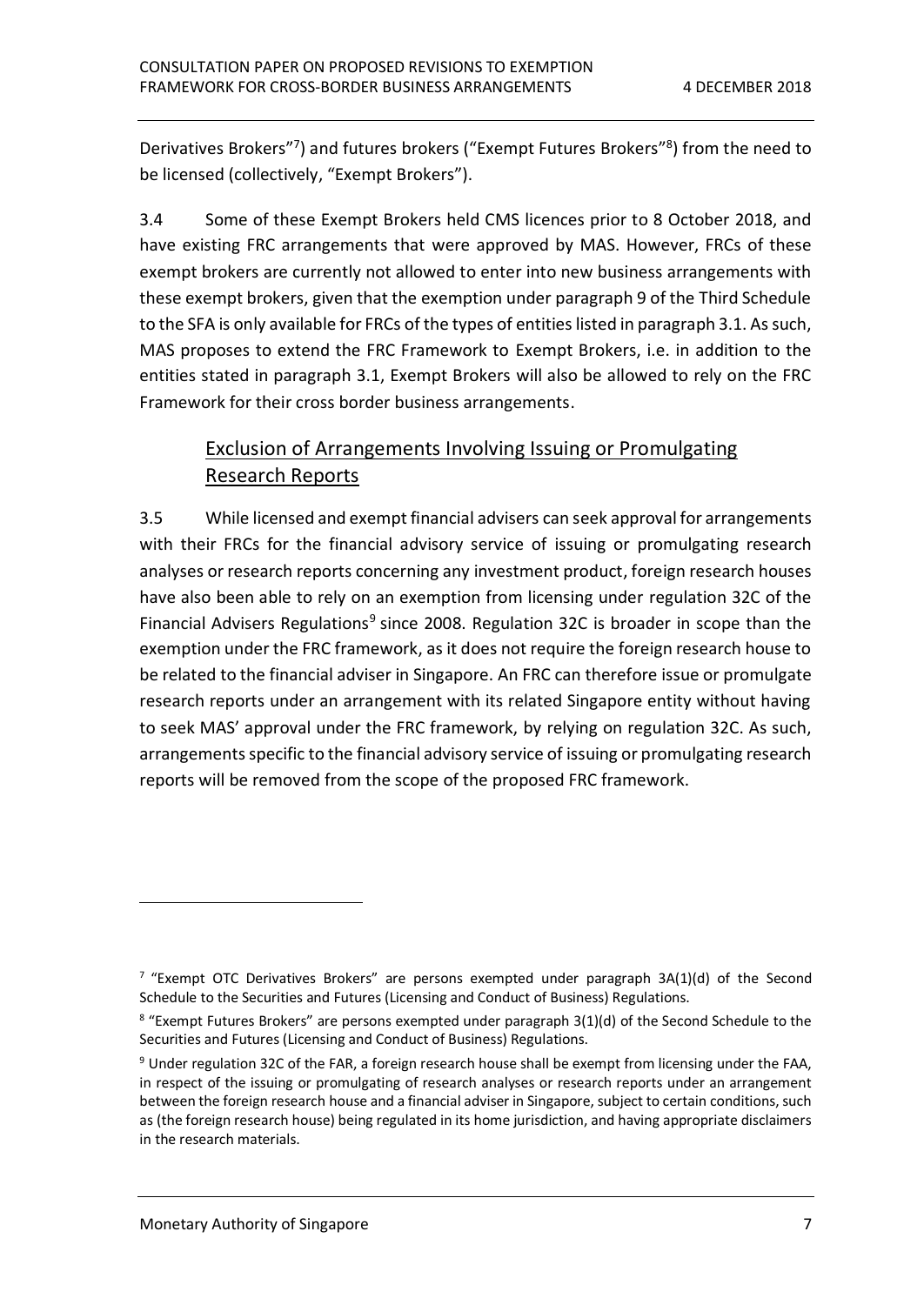#### Exclusion of Venture Capital Fund Managers

3.6 MAS proposes to exclude managers of venture capital funds ("VCFMs")<sup>10</sup> from the scope of the FRC Framework, as it would not be applicable given their business model. Currently, FRCs of licensed fund managers in Singapore are not subject to licensing requirements to offer their managed funds to Singapore customers<sup>11</sup>. However, these FRCs will be subject to licensing requirements should they manage segregated mandates on behalf of Singapore customers. VCFMs are restricted to managing portfolios of specified products on behalf of venture capital funds as set out in regulation 14(5) of the Securities and Futures (Licensing and Conduct of Business) Regulations i.e. they are not allowed to offer segregated mandates. Since VCFMs would not be able to enter into business arrangements with their FRCs in respect of managing segregated mandates for Singapore customers, the FRC Framework would not apply.

<span id="page-7-0"></span>**Question 1.** MAS seeks comments on the proposed inclusion of Exempt Brokers in the scope of the FRC Framework.

<span id="page-7-1"></span>**Question 2.** MAS seeks comments on the proposed exclusion of arrangements involving issuing or promulgating research reports from the scope of the FRC Framework.

<span id="page-7-2"></span>**Question 3.** MAS seeks comments on the proposed exclusion of VCFMs from the scope of the FRC Framework.

<sup>&</sup>lt;sup>10</sup> On 20 October 2017, MAS introduced a simplified regulatory framework for VCFMs, exempting them from business conduct requirements typically imposed on licensed fund managers. The relevant media release can be accessed via this link: [http://www.mas.gov.sg/News-and-Publications/Media-Releases/2017/MAS](http://www.mas.gov.sg/News-and-Publications/Media-Releases/2017/MAS-simplifies-rules-for-managers-of-venture-capital-funds.aspx)[simplifies-rules-for-managers-of-venture-capital-funds.aspx.](http://www.mas.gov.sg/News-and-Publications/Media-Releases/2017/MAS-simplifies-rules-for-managers-of-venture-capital-funds.aspx)

<sup>&</sup>lt;sup>11</sup> Section 287 of the SFA allows a collective investment scheme constituted outside Singapore to be offered to Singapore customers if, amongst other conditions, the manager of the scheme is licensed or regulated in the jurisdiction of its principal place of business. For schemes constituted outside Singapore and offered to accredited investors (and specific types of investors listed in section 305 of the SFA), the manager of the scheme is similarly required to be licensed or regulated in the jurisdiction of its principal place of business, as set out in the Sixth Schedule to the Securities and Futures (Offers of Investments) (Collective Investment Schemes) Regulations 2005.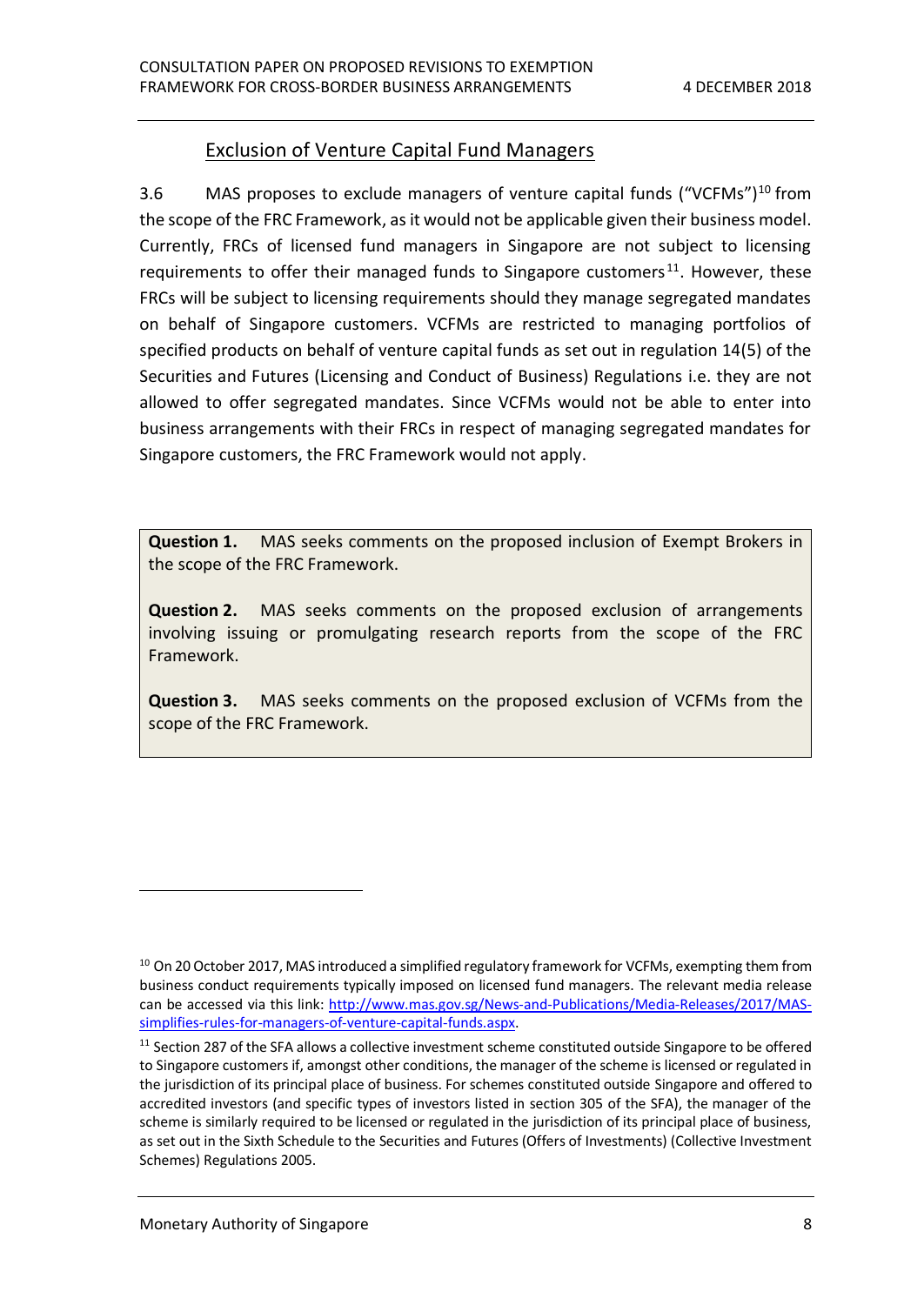#### <span id="page-8-0"></span>**4 Boundary Conditions under Proposed Framework**

4.1 The boundary conditions for the proposed FRC Framework serve to mitigate the risks from cross-border business arrangements. Most of the proposed boundary conditions currently exist as assessment criteria for arrangements submitted for MAS' approval, as well as conditions imposed on approved arrangements. Although MAS' intention behind the boundary conditions remains unchanged, we are proposing certain refinements to ensure their practicality and effectiveness under the ex-post notification approach. The proposed boundary conditions relate to:

- (a) Notification requirements;
- (b) Regulatory status of the Singapore Entity (i.e. the regulated entity in Singapore);
- (c) Regulatory status of FRCs;
- (d) Permissible clientele under the arrangements;
- (e) Internal controls over the arrangements; and
- (f) Annual reporting requirements.

4.2 To ensure a level playing field, these boundary conditions will also apply to existing arrangements that have been approved by MAS prior to the implementation of the proposed FRC Framework. The treatment of existing arrangements is described in section 5.

#### Notification Requirements

4.3 As mentioned in paragraph 3.2 of this consultation paper, the Singapore Entities can commence the arrangement(s) with their FRC(s) under the proposed FRC Framework once they have ensured that the proposed boundary conditions are met, without the need for prior approval by MAS. The Singapore Entity is required to notify MAS of the arrangement via a prescribed form, and confirm to MAS its compliance with the boundary conditions, within 14 days of commencement of every such arrangement.

4.4 On an ongoing basis, the Singapore Entity would be required to notify MAS of any material change to the arrangement within 14 days of such a change. These material changes comprise (i) addition of new FRC(s) to the arrangement; (ii) changes in products/services under the arrangement; (iii) changes in the regulatory status of the FRC(s) and its representatives, (iv) changes in shareholding structure such that a FRC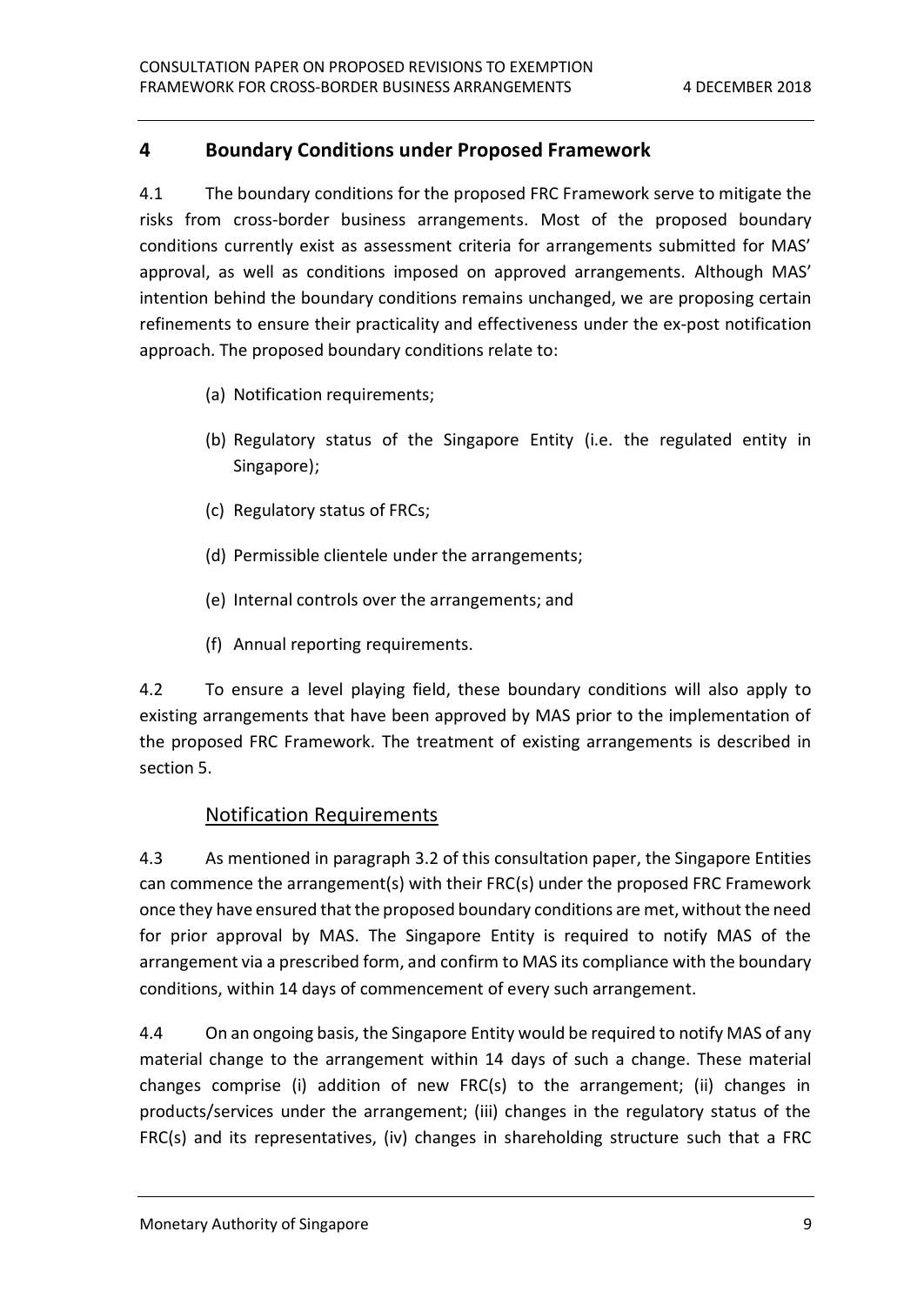would no longer be a related corporation of the Singapore Entity; (v) reduction or substantial change in the role of the Singapore Entity within the arrangement; and (vi) change in clientele targeted by the FRC(s).

#### Regulatory Status of the Singapore Entity

4.5 Similar to the current requirement, the Singapore Entity must have the relevant licence or authorisation to conduct the corresponding regulated activities that the FRC intends to undertake in Singapore as part of the proposed arrangement. This is to help ensure that the Singapore entity plays a meaningful role within the arrangement, as it is not MAS' intent to facilitate business arrangements where the Singapore Entity is a shell company, or a marketing outfit with minimal business presence. As an exception, FRCs can enter into an arrangement with the Singapore Entity to provide product financing or custodial services as a complement to the Singapore Entity's business of dealing in capital markets products, even if the Singapore Entity itself does not carry out the activities of product financing or providing custodial services in its local operations.

#### Regulatory Status of FRCs

4.6 The requirement for the FRC and its representatives to be licensed or authorised in their own jurisdiction in respect of the regulated activities under the business arrangement will be retained. MAS proposes to require an FRC and its representatives to be:

- (a) licensed or authorised in their own jurisdiction in respect of the activities to be performed under the arrangement;
- (b) from a jurisdiction that is supervised for compliance with anti-money laundering and countering the financing of terrorism requirements consistent with standards set by the Financial Action Task Force (FATF); and
- (c) from a jurisdiction that is not subject to UN Security Council sanctions.

#### Permissible Clientele under the Arrangements

4.7 Customers being served by FRCs as part of cross-border business arrangements may face additional legal and conduct risks by dealing with foreign persons, and may not be able to avail themselves to the safeguards under the SFA and/or FAA, given the differences in applicable legal frameworks and regulatory standards. Hence, MAS will continue to restrict arrangements between Singapore entities and their FRCs to non-retail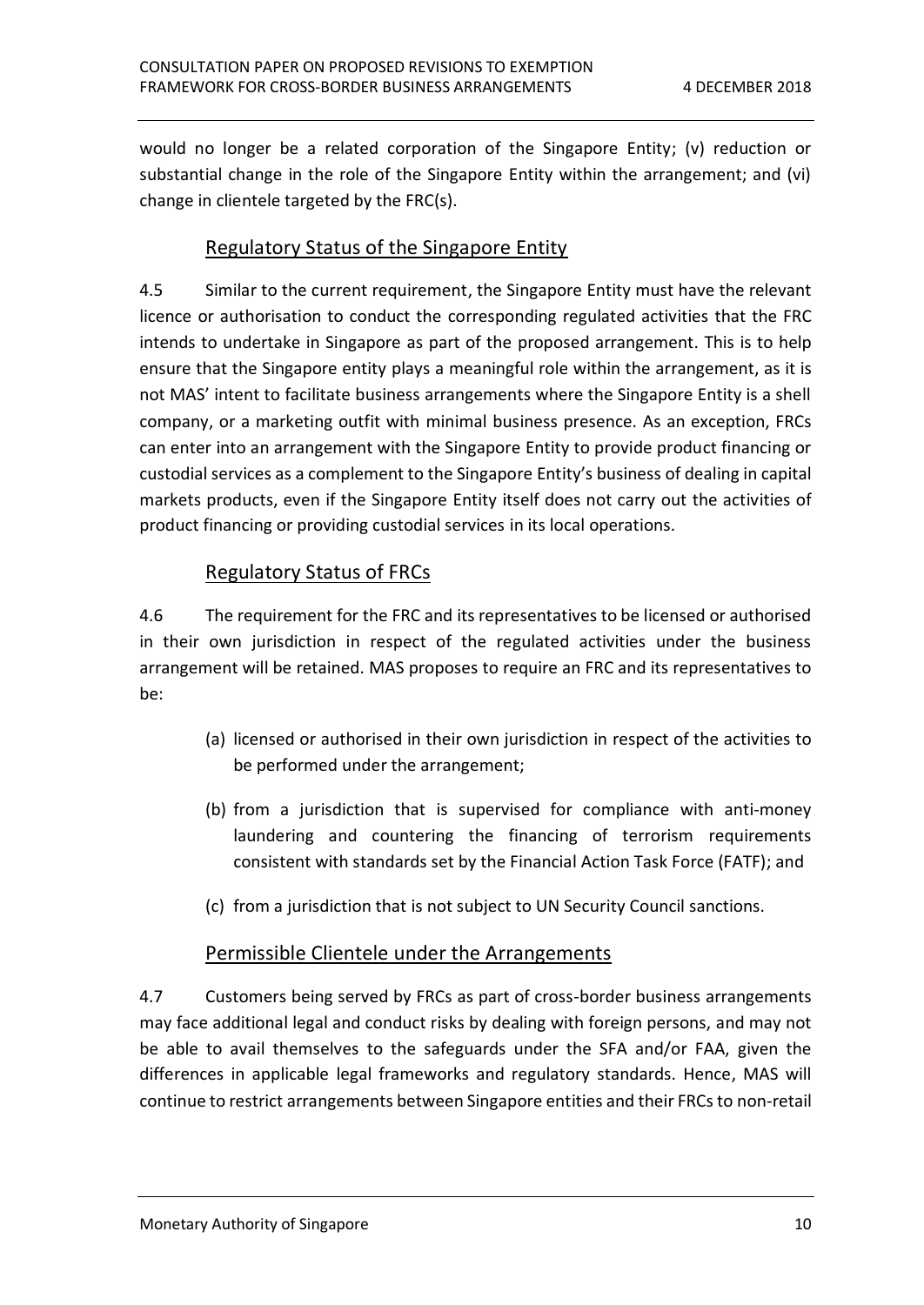customers, i.e. accredited investors ("AI"), expert investors ("EI") and institutional investors ("II")<sup>12</sup>, as they have the ability to better safeguard their own interests.

4.8 Where the Singapore Entity is restricted to serving specific types of customers, the Singapore Entity and its FRC(s) will only be allowed to serve those same types of customers under the business arrangement. This is because the Singapore Entity is expected to play a substantive role in the business arrangement with the FRC, and as such, it should be subject to the same clientele restrictions under the scope of its licence/ authorisation in Singapore. For example, where a CMS licence holder is restricted to serving only AI and/or II, any arrangements with its FRCs should similarly be restricted to serving only AI and/or II (and should not include EI).

#### Internal Controls over the Arrangements

4.9 To ensure proper oversight of business arrangements between Singapore entities and their FRCs, MAS proposes to require the Singapore Entity to have in place policies and procedures to oversee the conduct of the FRC and its representatives ("Foreign Representative") under these business arrangements. Existing arrangements approved by MAS are currently subject to similar requirements. These requirements will include:

- (a) The keeping of records relating to the business arrangements with the FRC, consistent with regulation 39 of the Securities and Futures (Licensing and Conduct of Business) Regulations or regulation 25 of the Financial Advisers Regulations, as applicable;
- (b) Maintaining a register in respect of every Foreign Representative containing the following information:
	- i. the duration of every visit to Singapore by the Foreign Representative to carry out the activity under the arrangement;
	- ii. the Foreign Representative's relevant qualifications (including any updating of the qualifications); and

 $12$  The definitions of "accredited investors", "expert investors", and "institutional investors" are found in section 4A(1) of the SFA, and the Securities and Futures (Classes of Investors) Regulations 2018.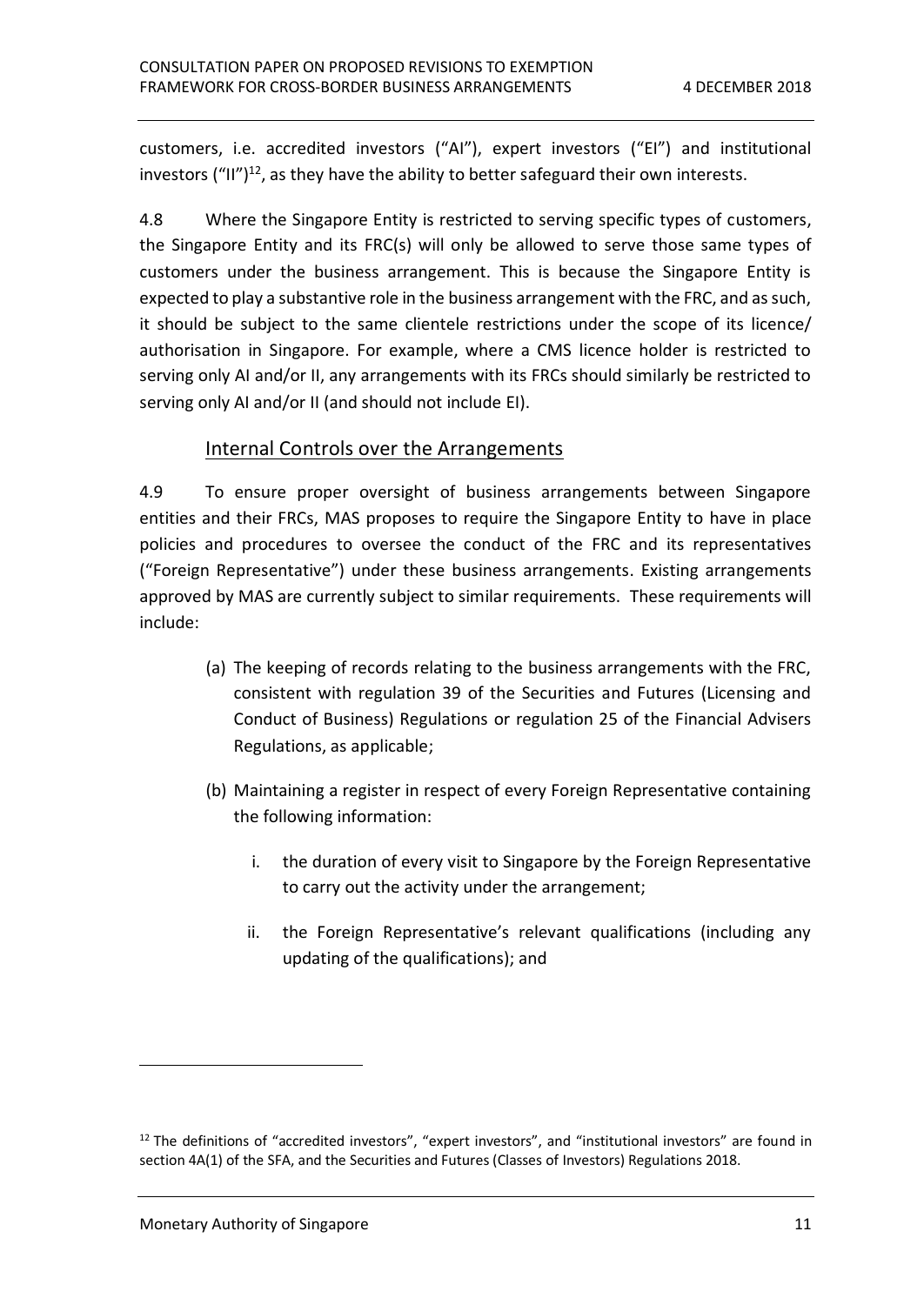- iii. the status of any licences relating to activities similar to the carrying out of the activity under the arrangement held by the Foreign Representative in any jurisdiction other than Singapore;
- (c) Performing know-your-customer (KYC) due diligence by the Singapore Entity in accordance with MAS' Notice on Prevention of Money Laundering and Countering the Financing of Terrorism (i.e. MAS Notice SFA04-N02, FAA-N06, 314, 626, 824 or 1014, as applicable);
- (d) Maintaining or having access to all records kept overseas by the FRC, that relate to the business arrangements (including KYC documents), and providing MAS with access to these records (in the English language) upon request;
- (e) Ensuring that Foreign Representatives only solicit clients in Singapore through or with appointed representatives of the Singapore Entity; and
- (f) Implementing policies and procedures pertaining to complaints handling.

#### Annual Reporting Requirements

#### *Annual auditor's certification*

4.10 Similar to existing conditions imposed on financial institutions that had applied to establish cross-border business arrangements, the Singapore Entity will be required to submit an annual certification from its external auditors that the boundary conditions under the proposed framework have been complied with. In the event of non-compliance with the boundary conditions, MAS may exercise its powers to require the Singapore Entity to put in place relevant measures to address supervisory concerns, or discontinue the arrangement with its FRC(s).

#### *Collection of data*

4.11 To facilitate the monitoring of risks from arrangements effected through the FRC Framework, MAS proposes to introduce a new annual reporting requirement, where information on the size and type of activities (and other relevant metrics) will be collected via a prescribed machine-readable format. This information will allow for effective, riskbased monitoring of ongoing developments in respect of cross-border arrangements.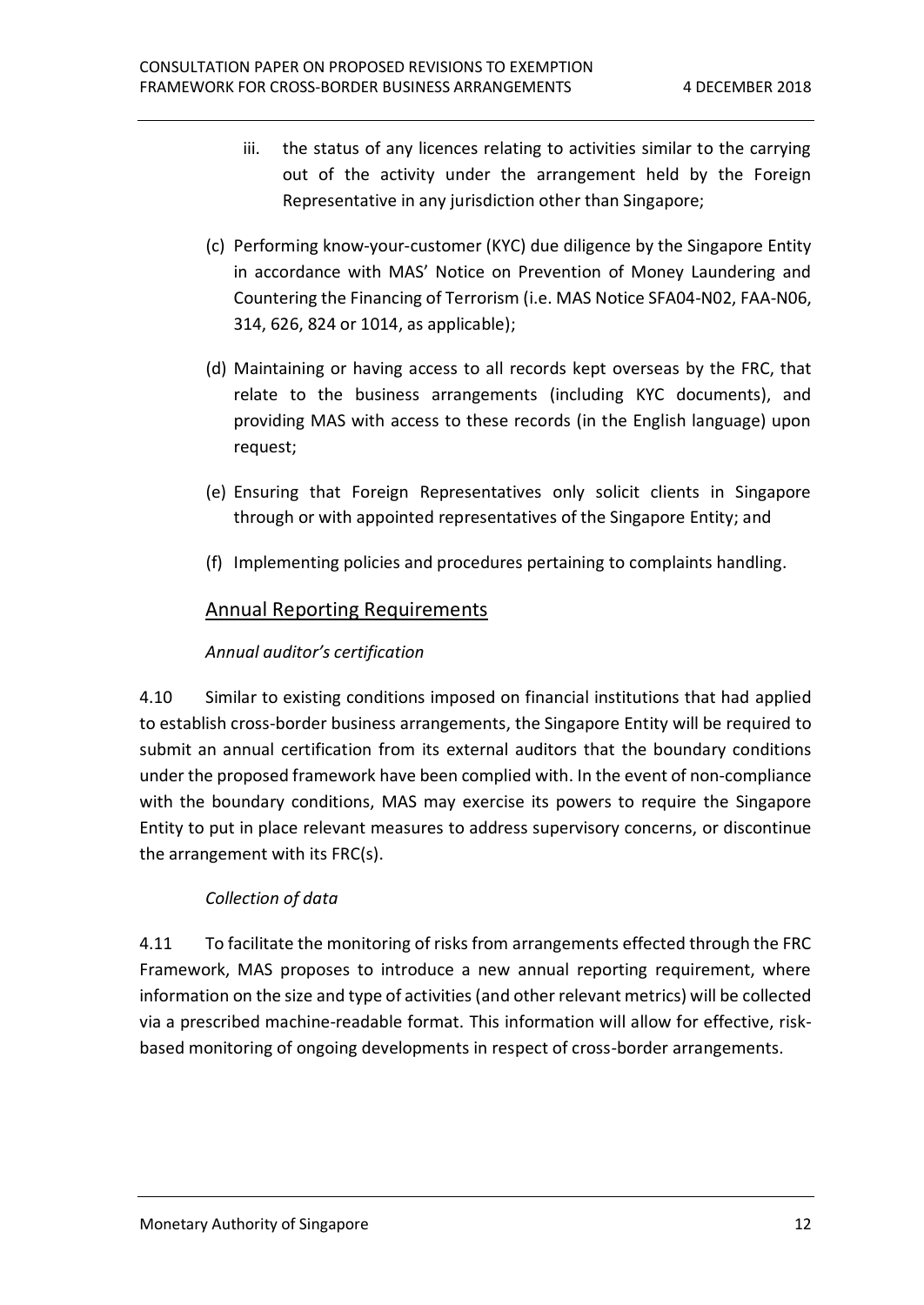<span id="page-12-0"></span>**Question 4.** MAS seeks comments on the notification requirements, boundary conditions and ongoing reporting requirements for the proposed FRC Framework, as set out in paragraph 4.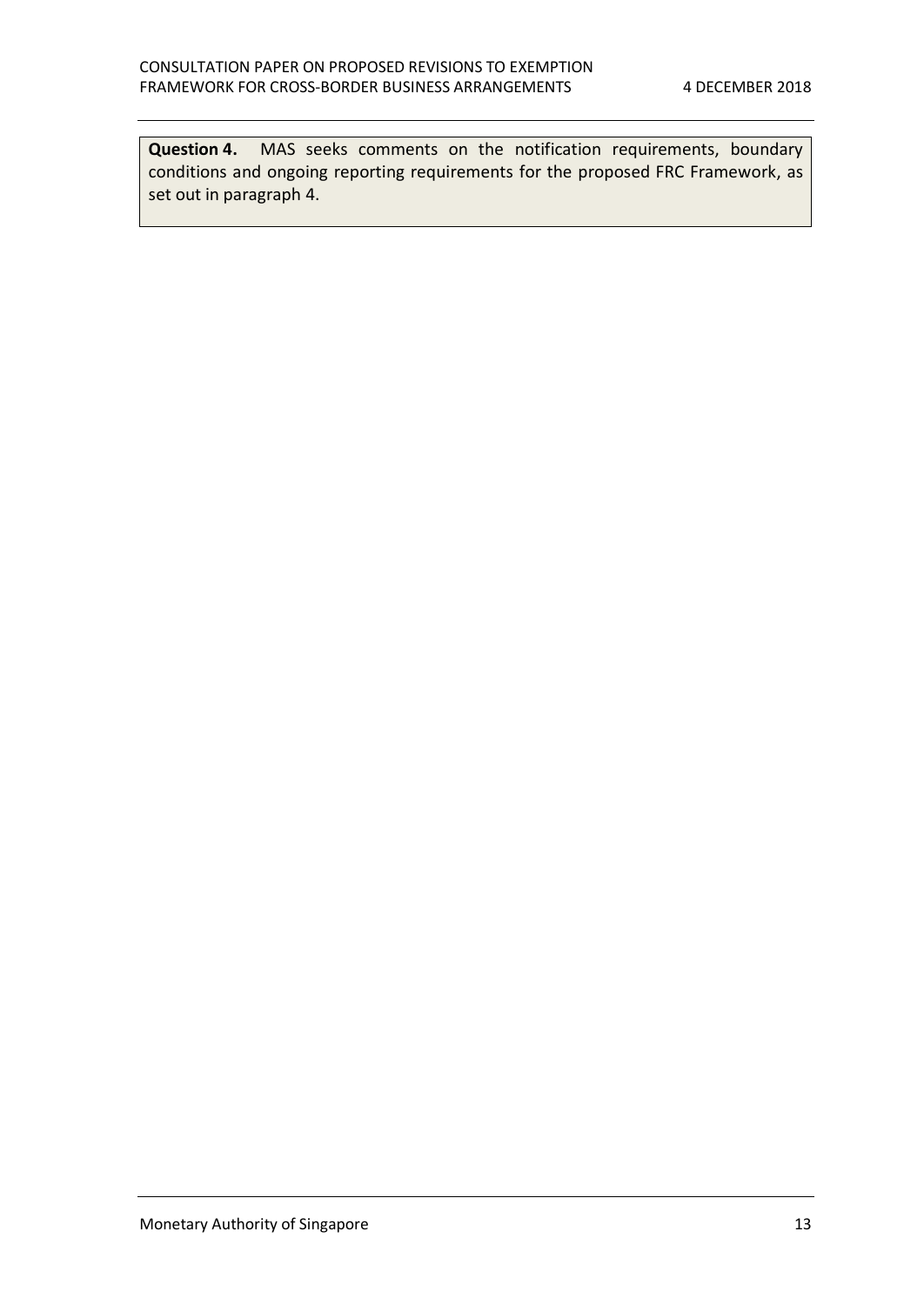## <span id="page-13-0"></span>**5 Treatment of Existing Approved Arrangements**

#### Applicability of Conditions Under Proposed Framework

5.1 As stated in paragraph 4.2 of this consultation, the boundary conditions under the proposed FRC Framework (the "Revised Conditions") will be set out in legislation and apply to all existing arrangements already approved by MAS, to ensure a level playing field.

5.2 Singapore Entities with existing arrangements will have to comply with the Revised Conditions under the proposed FRC Framework, after a suitable transition period. This includes providing a complete and updated list of arrangements under the FRC framework to MAS, with an appropriate transition time. MAS will provide more details at a later stage on the type of information to be notified, and the process for notification.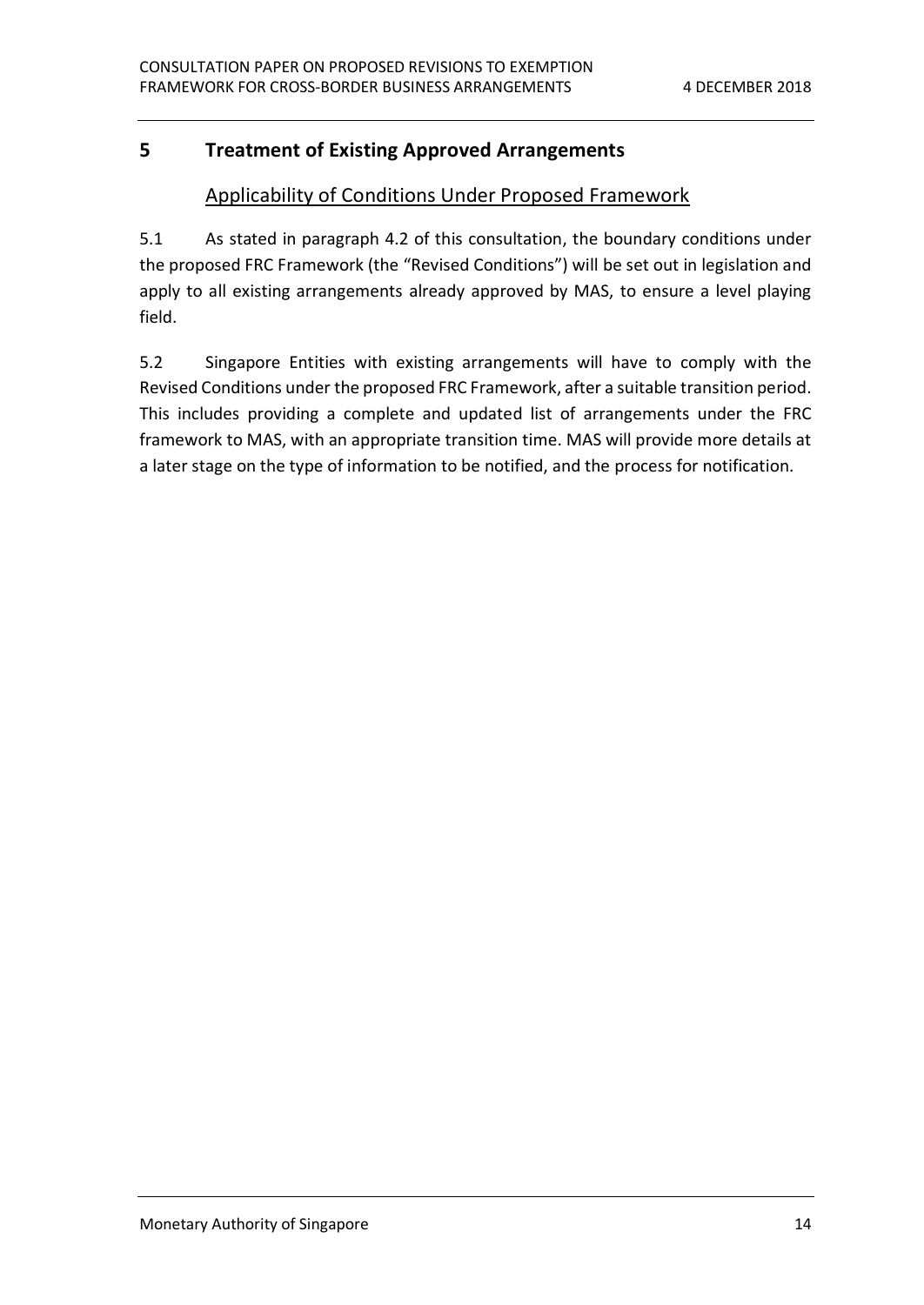#### **Annex A**

## **LIST OF QUESTIONS**

| <b>Question 1.</b> MAS seeks comments on the proposed inclusion of Exempt Brokers in the                                                                                 |  |
|--------------------------------------------------------------------------------------------------------------------------------------------------------------------------|--|
| <b>Question 2.</b> MAS seeks comments on the proposed exclusion of arrangements<br>involving issuing or promulgating research reports from the scope of the FRC          |  |
| <b>Question 3.</b> MAS seeks comments on the proposed exclusion of VCFMs from the scope                                                                                  |  |
| <b>Question 4.</b> MAS seeks comments on the notification requirements, boundary<br>conditions and ongoing reporting requirements for the proposed FRC Framework, as set |  |